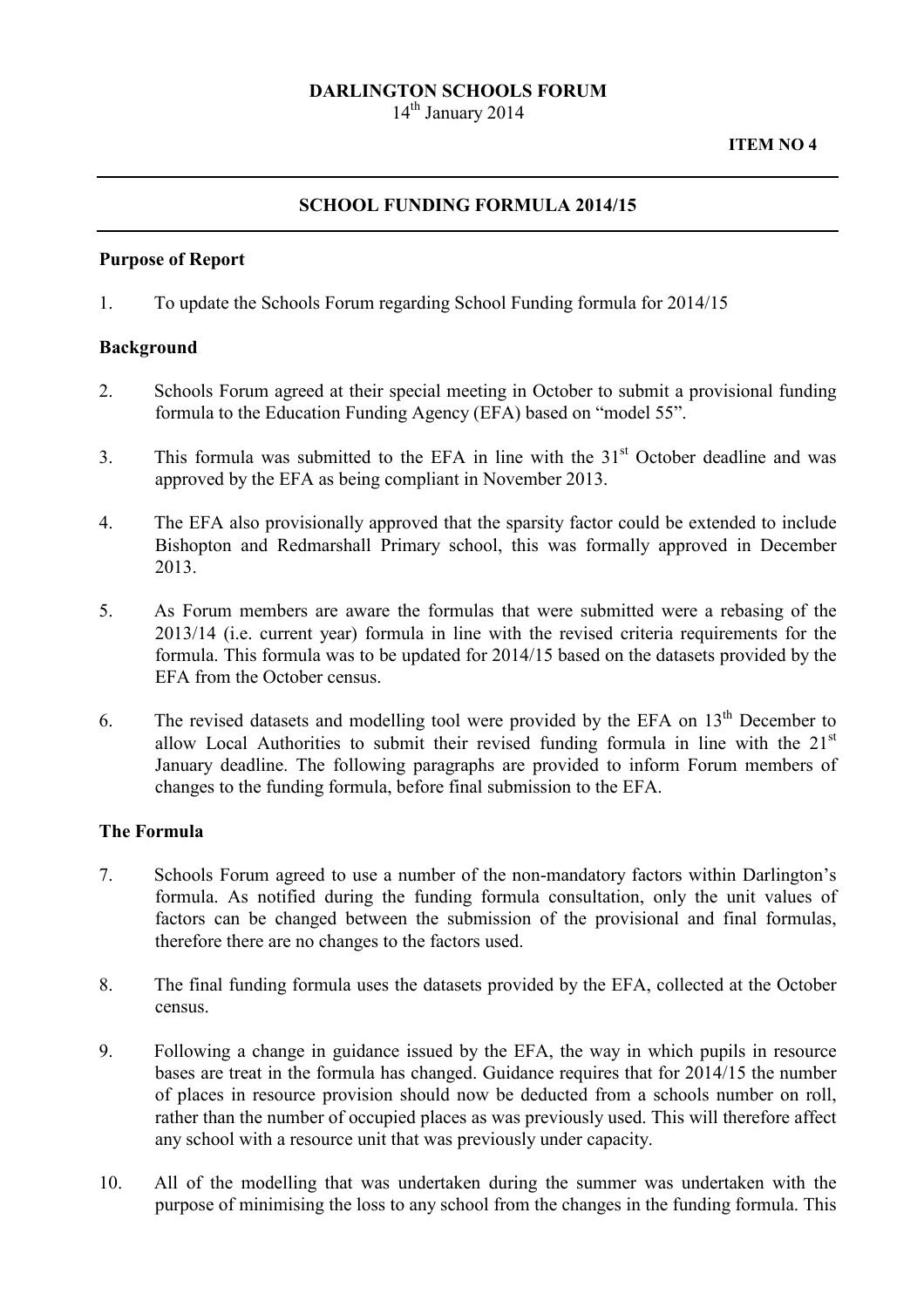has continued in the final submission, with any spare resources in the overall DSG budget being used to increase the AWPU values and therefore increase each schools funding.

11. In modelling the final funding formula the first step undertaken was to use the same unit values for all of the factors. In doing this, due to the changes in pupil numbers across the various funding factors the overall cost of the formula has increased by approximately £490,000. This is made up mainly as follows,

| Area                    | Numbers of pupils | Amount     |
|-------------------------|-------------------|------------|
| Primary Pupils AWPU     | 173 increase      | £422,000   |
| Secondary pupils AWPU   | 39 decrease       | (E168,000) |
| Free School Meals       | 187 increase      | £173,000   |
| <b>Prior Attainment</b> | 89 increase       | £67,000    |

- 12. The increase in overall cost is affordable as the DSG settlement to Darlington has increased in line with the increase in pupil numbers.
- 13. As noted in agenda item 3, by using 13/14 underspend to pay off the PFI reserve early, this has freed up approximately £100,000 of funding that can be reinvested into school budgets. This allows the AWPU for each pupil to be increased by £7.51.
- 14. In calculating the overall budget requirement for 14/15 (see agenda item 6) it has been identified that approximately £138,000 of resources from the schools block were unallocated. This funding has therefore being invested into the AWPU, increasing all phases by £10.36 per pupil.
- 15. The AWPU overall has been increased by £17.87 as a result of the above two actions. No other unit values have been changed from the formula submitted in October. The following table illustrates the unit values used in the 2014/15 funding formula.

| <b>Funding Factor</b>           | Submitted    | Final        |
|---------------------------------|--------------|--------------|
|                                 | Formula      | Formula (To  |
|                                 | October 2013 | be submitted |
|                                 | (Model 55)   | to the EFA)  |
|                                 | £            | £            |
| <b>AWPU - Primary</b>           | 2,436.57     | 2,454.44     |
| AWPU - Key Stage 3              | 4,300.71     | 4,318.58     |
| AWPU – Key Stage 4              | 4,255.78     | 4,273.65     |
| Deprivation - FSM - Primary     | 809.25       | 809.25       |
| Deprivation – FSM – Secondary   | 996.03       | 996.03       |
| Deprivation - IDACI - Primary   | 690.42       | 690.42       |
| Deprivation – IDACI – Secondary | 556.39       | 556.39       |
| Looked After Children           | 866.00       | 866.00       |
| EAL - Primary                   | 277.00       | 277.00       |
| EAL - Secondary                 | 240.8        | 240.8        |
| Prior Attainment – Primary      | 756.81       | 756.81       |
| Prior Attainment – Secondary    | 35.81        | 35.81        |
| Lump Sum                        | 175,000.00   | 175,000.00   |
| Sparsity                        | 35,000.00    | 35,000.00    |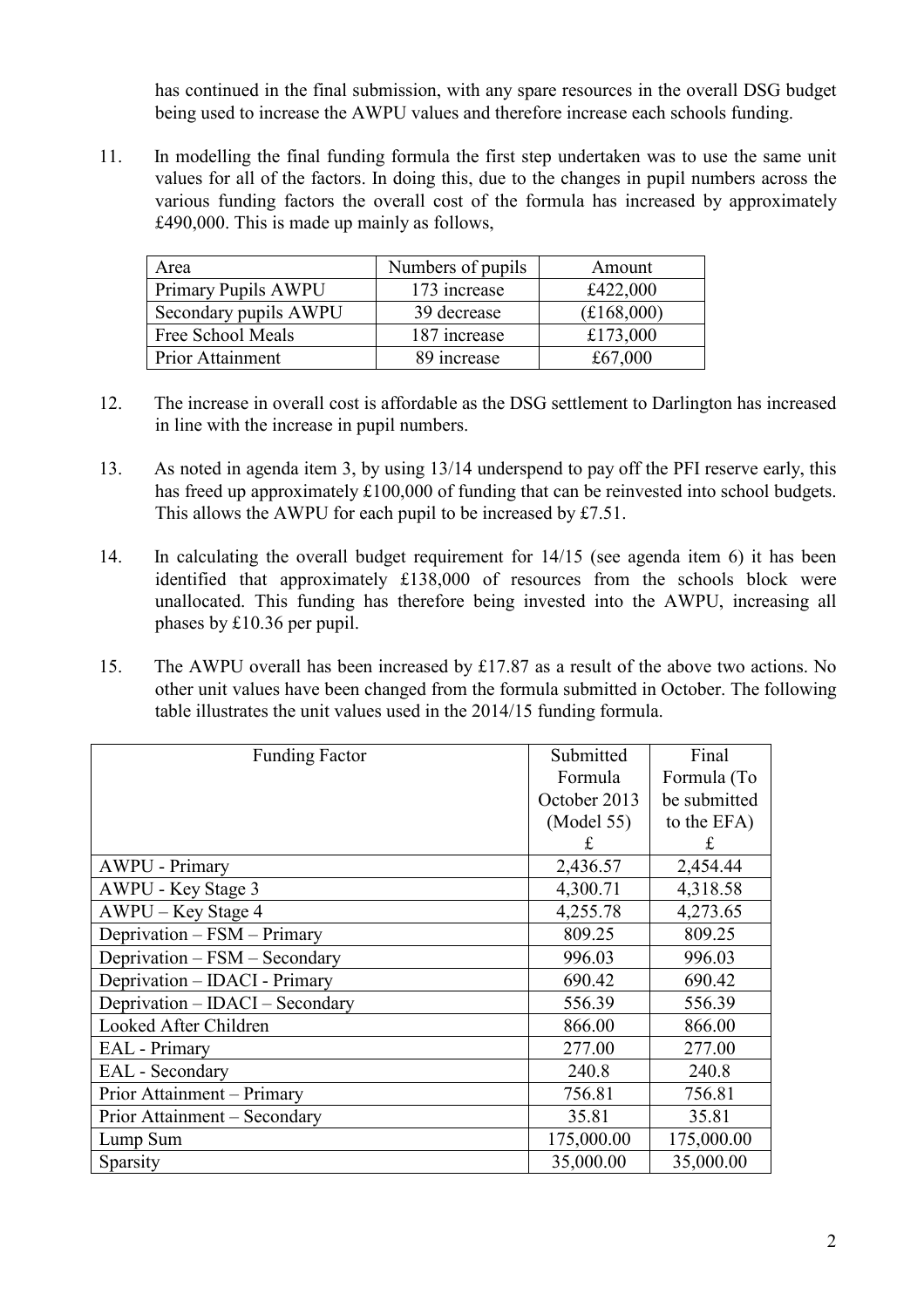- 16. The increase in AWPU values has resulted in an additional £151,000 being invested in primary school and £87,000 in secondary school budget shares.
- 17. Appendix one (attached) compares the movement in each schools change in minimum funding guarantee between the final funding formula to that submitted in October (model 55). It should be noted that the changes shown here are for the full life of the formula assuming no further changes are made by the EFA in future years. In 2014/15 no school will have a per pupil decrease of more than 1.5% in line with the minimum funding guarantee. Likewise gains have been capped at 4.67% (the maximum allowable in line with the MFG funding) in 2014/15 therefore no schools budget will increase by more than this in 2014/15.
- 18. As can be seen although none of the unit values have decreased from that submitted in October some schools budget position has become slightly more unfavourable under the final formula. The reason for this is that those schools will have had a decrease in the number of pupils in one of the funding factors (except the AWPU) which will therefore mean they attract less funding for that factor. The MFG calculation works on total budget and total pupil numbers, therefore movements in the other factors can reduce the overall budget share up to a maximum of the MFG protection.
- 19. Attached at appendix two are the budget shares that each school will receive for 2014/15 under the final formula. For comparison the budget share calculated in October (model 55) are also shown. Direct comparison cannot be made, as the pupil numbers are different due to the financial years. The figures are presented here as the final budget shares for 2014/15, although Forum should be aware that the figures may change slightly for any final "tweaks" that are required when submitting to the EFA and pending approval by the EFA.
- 20. The figures shown in appendix 2 are net of the adjustment made to budgets for the change in SEN funding. As Forum members are aware it was agreed at their special meeting in October that the SEN funding that was extracted from each school would be paid across to each school as one lump sum (SEN figures shown separately in column 3), with all other SEN payments following the current (13/14) system during 2014/15.

# Growth Fund

- 21. It is proposed that a growth fund of £135,000 be created for 2014/15. This figure is exclusive of any funding that remains from the 2013/14 budget that will be carried forward and added towards this budget.
- 22. It is proposed that the growth fund operate in exactly the same manner as agreed for 2013/14. The criteria for accessing the fund will be as follows,
	- Schools/Academies will only be able access the fund where they have had an increase in their PAN at the request of the local authority to meet a lack of available space in the local area as part of the planned changes covered in the SOP.
	- The actual funding allocated to a school will be based on the **actual** number of increased places on roll, not based on the increase in the PAN.
	- The actual numbers will be the number of pupils on the roll at the start of the Autumn term in comparison to the number of pupils funded in the individual school budget share (i.e. the last October census).